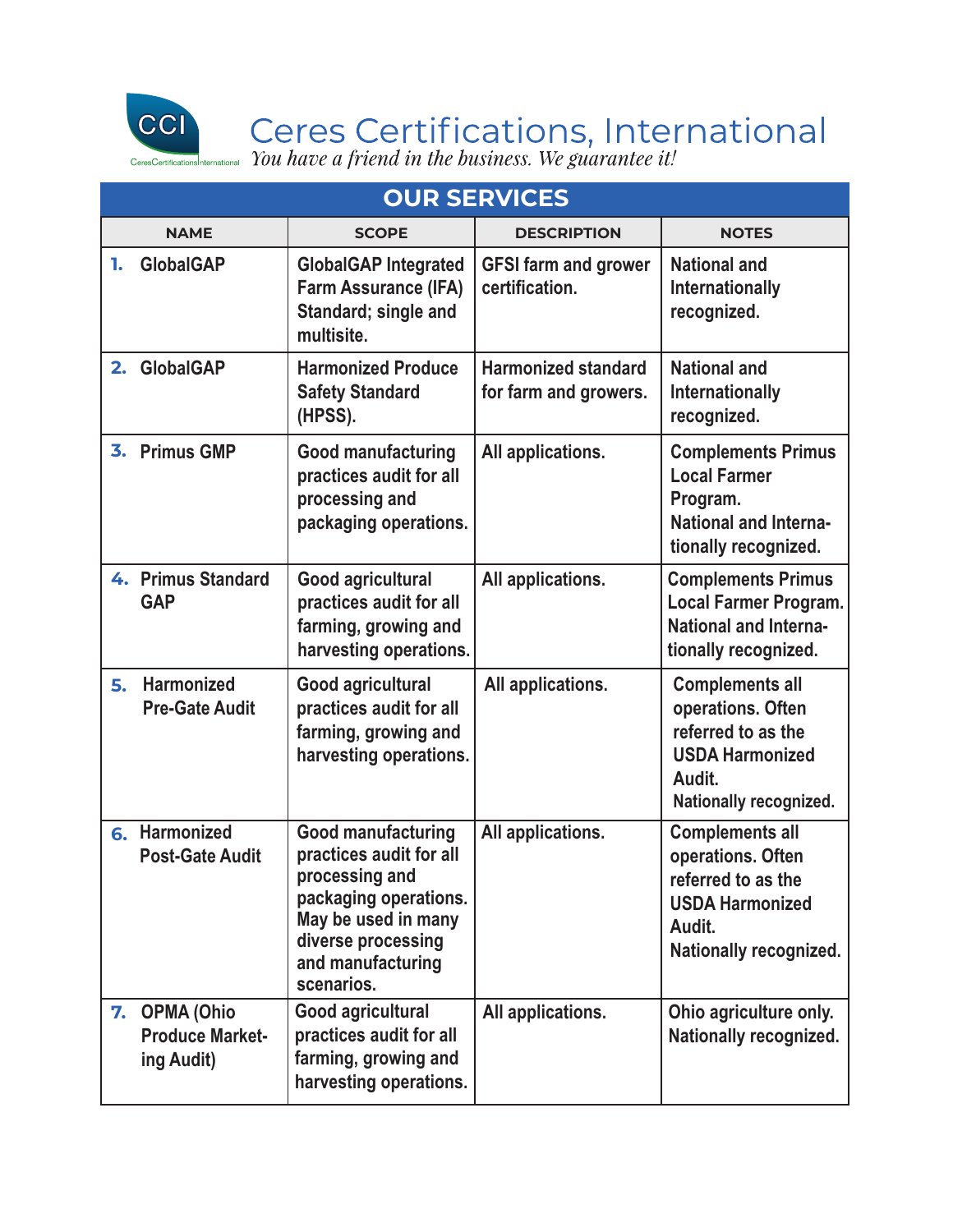

| <b>OUR SERVICES</b>                                                                             |                                                                                                |                                                                                                                                    |                                                                            |  |  |  |  |
|-------------------------------------------------------------------------------------------------|------------------------------------------------------------------------------------------------|------------------------------------------------------------------------------------------------------------------------------------|----------------------------------------------------------------------------|--|--|--|--|
| <b>NAME</b>                                                                                     | <b>SCOPE</b>                                                                                   | <b>DESCRIPTION</b>                                                                                                                 | <b>NOTES</b>                                                               |  |  |  |  |
| 8. Supplier Audits                                                                              | GMP, GAP, HACCP,<br><b>HARPC and many</b><br>other audits.                                     | <b>All applications. May</b><br>be used to verify<br>certifications, farming<br>information and<br>recall/traceback<br>scenario's. | <b>Both International and</b><br><b>National operations</b><br>based.      |  |  |  |  |
| 9. FSVP                                                                                         | GMP, GAP, HACCP,<br><b>HARPC and many</b><br>other audits.                                     | <b>Completely compliant</b><br>with FDA FSMA<br>program.                                                                           | <b>Both Internationally</b><br>and National opera-<br>tions based.         |  |  |  |  |
| 10. Authenticity and<br><b>Food Fraud</b><br>Inspections.                                       | <b>Supports all food</b><br>supply chain<br>activities.                                        | All applications.<br><b>Completely compliant</b><br>with all GFSI<br>schemes.                                                      | <b>Both Internationally</b><br>and National<br>operations based.           |  |  |  |  |
| 11. Addendum: PCR<br>GMO, Gluten and<br><b>Organic Testing.</b><br>(Complements<br>#10, above.) | Validation of product,<br>contents of containers<br>and labels.                                | <b>Evaluation of</b><br><b>Authenticity and Food</b><br>Fraud.                                                                     | Not scored but used<br>to determine validity<br>of food under<br>question. |  |  |  |  |
| 12. Primus<br><b>Sustainability</b><br>Audit.                                                   | <b>Supports all food</b><br>supply chain<br>activities.                                        | All applications.<br><b>Completely compliant</b><br>with all GFSI<br>schemes.                                                      | <b>Both Internationally</b><br>and National<br>operations based.           |  |  |  |  |
| <b>13. HACCP Audits</b>                                                                         | <b>Supports all food</b><br>supply chain<br>activities.                                        | All applications.                                                                                                                  | <b>Complements all</b><br>operations.<br>Nationally recognized.            |  |  |  |  |
| 14. Cannabis GAP<br><b>Audit</b>                                                                | Good agricultural<br>practices audit for all<br>farming, growing and<br>harvesting operations. | <b>All certification</b><br>applications.<br><b>Completely compliant</b><br>with all GFSI<br>schemes.                              | <b>Both Internationally</b><br>and National<br>operations based.           |  |  |  |  |